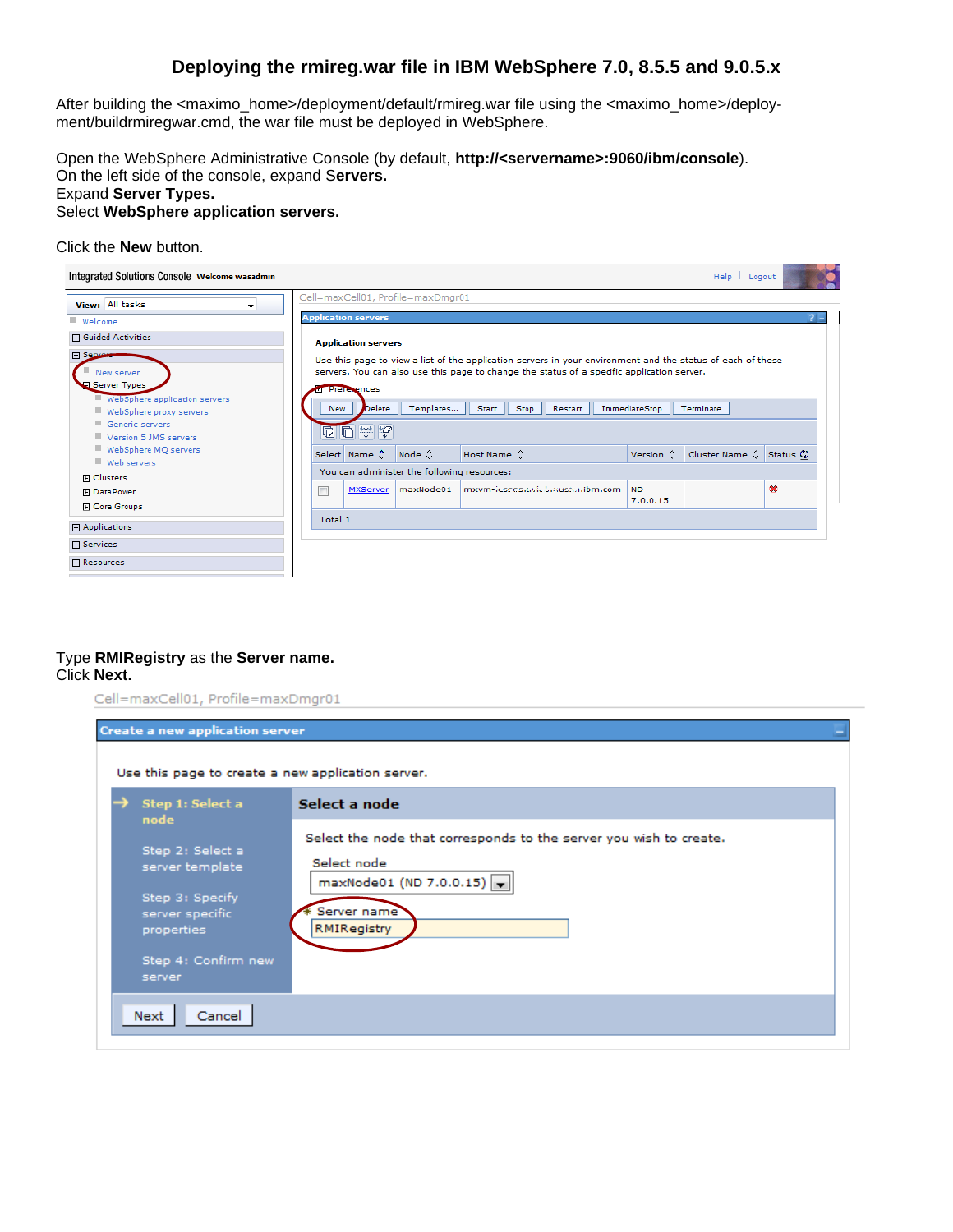Cell=ctgCell01, Profile=ctgDmgr01

| <b>Create a new application server</b><br>Use this page to create a new application server. |        |                          |                 |                                                                     |
|---------------------------------------------------------------------------------------------|--------|--------------------------|-----------------|---------------------------------------------------------------------|
| Step 1: Select a<br>node                                                                    |        | Select a server template |                 |                                                                     |
| Step 2: Select a                                                                            | ₩      | ķ                        |                 |                                                                     |
| server template                                                                             |        | Select Name              | <b>Type</b>     | Description                                                         |
| Step 3: Specify<br>server specific                                                          |        | default                  | System          | The WebSphere Default Server Template                               |
| properties                                                                                  |        | MX75Server               | User<br>Defined | Maximo 7.5 Application Server                                       |
| Step 4: Confirm new<br>server                                                               | ∩      | DeveloperServer   System |                 | This template is optimized to perform well<br>for development uses. |
| Previous<br>Next                                                                            | Cancel |                          |                 |                                                                     |

Make sure that the check box next to **Generate Unique Ports** is selected. Click **Next.**

| <b>Create a new application server</b>                          |                                                                    |
|-----------------------------------------------------------------|--------------------------------------------------------------------|
| Use this page to create a new application server.               |                                                                    |
| Step 1: Select a<br>node<br>Step 2: Select a<br>server template | <b>Specify server specific properties</b><br>Generate Unique Ports |
| →<br><b>Step 3: Specify</b><br>server specific<br>properties    |                                                                    |
| Step 4: Confirm new<br>server                                   |                                                                    |
| Previous<br>Next                                                | Cancel                                                             |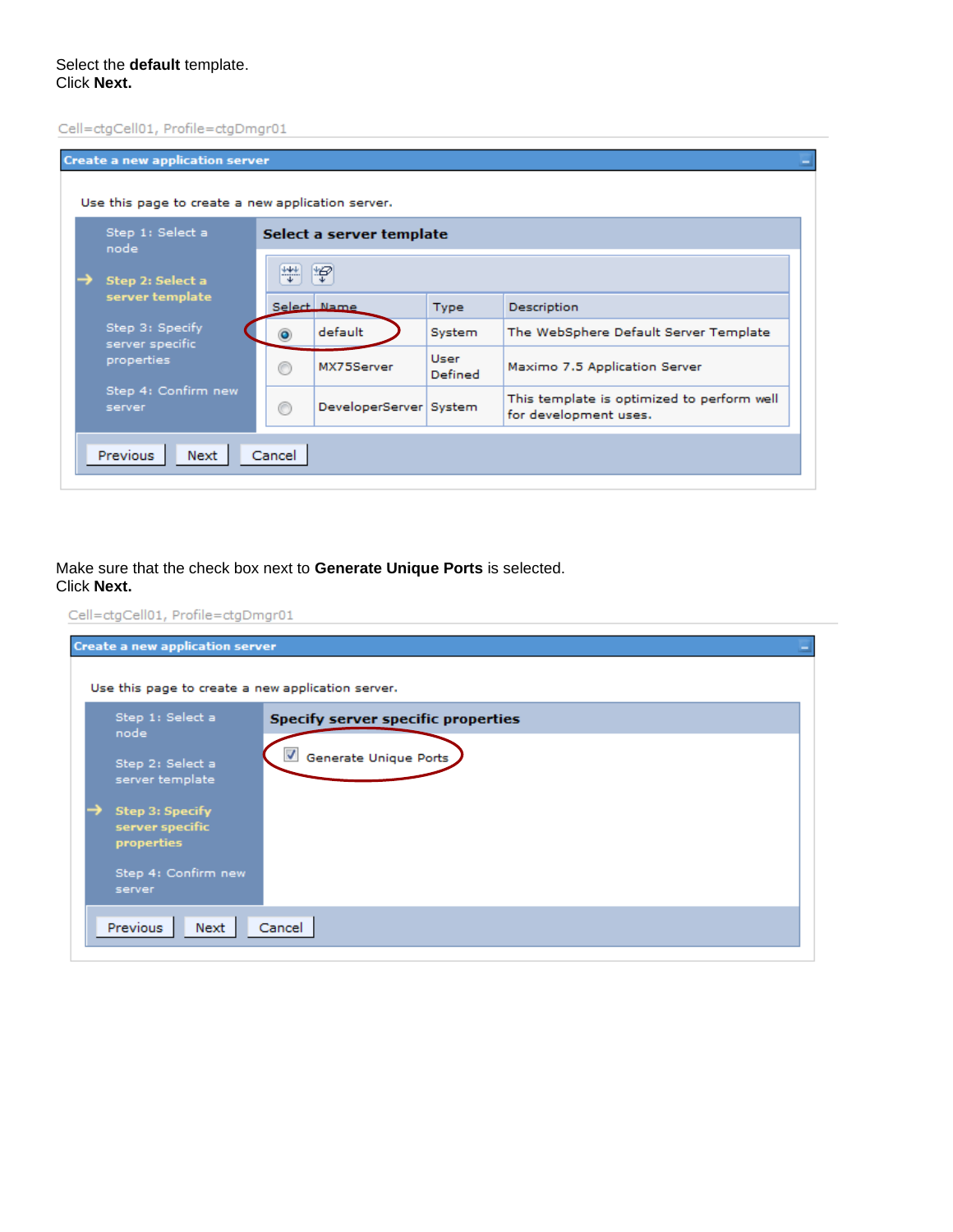## Click **Finish.**

| <b>Create a new application server</b>                                                   |                                                                                                                                                                                                                             |
|------------------------------------------------------------------------------------------|-----------------------------------------------------------------------------------------------------------------------------------------------------------------------------------------------------------------------------|
| Use this page to create a new application server.                                        |                                                                                                                                                                                                                             |
| Step 1: Select a<br>node                                                                 | <b>Confirm new server</b>                                                                                                                                                                                                   |
| Step 2: Select a<br>server template                                                      | The following is a summary of your selections. Click the Finish button to<br>complete the application server creation. If there are settings you wish to<br>change, click on the Previous button to review server settings. |
| Step 3: Specify<br>server specific<br>properties<br><b>Step 4: Confirm new</b><br>server | Summary of actions:<br>New application server "Colotionie" will<br>be created on node "ctgNode01", in a<br>new server process.                                                                                              |
|                                                                                          | -11                                                                                                                                                                                                                         |
|                                                                                          | $\mathbf{E}$ Ensure that the node "ctgNode01" has enough memory to support several<br>processes. If it does not have enough memory, performance will be poor.                                                               |
| Previous<br>Finish                                                                       | Cancel                                                                                                                                                                                                                      |

|                          | <b>Application servers</b>                  |                    |                                                                                                                                                                                                           |                       |                                   |   |
|--------------------------|---------------------------------------------|--------------------|-----------------------------------------------------------------------------------------------------------------------------------------------------------------------------------------------------------|-----------------------|-----------------------------------|---|
|                          |                                             |                    |                                                                                                                                                                                                           |                       |                                   |   |
|                          | 日 Messages                                  |                    |                                                                                                                                                                                                           |                       |                                   |   |
|                          |                                             |                    | <b>Brottanges</b> have been made to your local configuration. You can:                                                                                                                                    |                       |                                   |   |
|                          |                                             |                    | • Save directly to the master configuration.                                                                                                                                                              |                       |                                   |   |
|                          |                                             |                    | Review changes before saving or discarding.<br>An option to synchronize the configuration across multiple nodes can be disabled in                                                                        |                       |                                   |   |
|                          | Preferences.                                |                    |                                                                                                                                                                                                           |                       |                                   |   |
|                          |                                             |                    | $\Delta$ The server may need to be restarted for these changes to take effect.                                                                                                                            |                       |                                   |   |
|                          |                                             |                    |                                                                                                                                                                                                           |                       |                                   |   |
|                          |                                             |                    |                                                                                                                                                                                                           |                       |                                   |   |
|                          |                                             |                    |                                                                                                                                                                                                           |                       |                                   |   |
|                          | <b>Application servers</b>                  |                    |                                                                                                                                                                                                           |                       |                                   |   |
|                          |                                             |                    | Use this page to view a list of the application servers in your environment and the status of each of these servers.<br>You can also use this page to change the status of a specific application server. |                       |                                   |   |
|                          | 田 <b>Preferences</b>                        |                    |                                                                                                                                                                                                           |                       |                                   |   |
| New                      |                                             |                    |                                                                                                                                                                                                           |                       |                                   |   |
|                          | Delete                                      | Templates          | Stop<br>ImmediateStop<br>Start<br>Restart                                                                                                                                                                 | Terminate             |                                   |   |
|                          | 向门半夕                                        |                    |                                                                                                                                                                                                           |                       |                                   |   |
|                          | Select Name C                               | Node $\hat{\circ}$ | Host Name $\Diamond$                                                                                                                                                                                      |                       | Version ○ Cluster Name ○ Status ♡ |   |
|                          | You can administer the following resources: |                    |                                                                                                                                                                                                           |                       |                                   |   |
| F                        |                                             |                    | MXS75WS Server ctgNode01   ne050050 la server plears allemades.                                                                                                                                           | ND.                   |                                   |   |
|                          |                                             |                    |                                                                                                                                                                                                           | 7.0.0.21              |                                   | ⊕ |
|                          | MXServer                                    |                    | ctgNode01   nCSSSS-201   neon skwa sheep <sup>alima</sup> com-                                                                                                                                            | <b>ND</b>             |                                   | ⊕ |
| $\overline{\phantom{a}}$ | RMIRegistry                                 |                    | ctgNode01   NESCOTO Posses.swg.herea. Pauso rm.                                                                                                                                                           | 7.0.0.21<br><b>ND</b> |                                   | œ |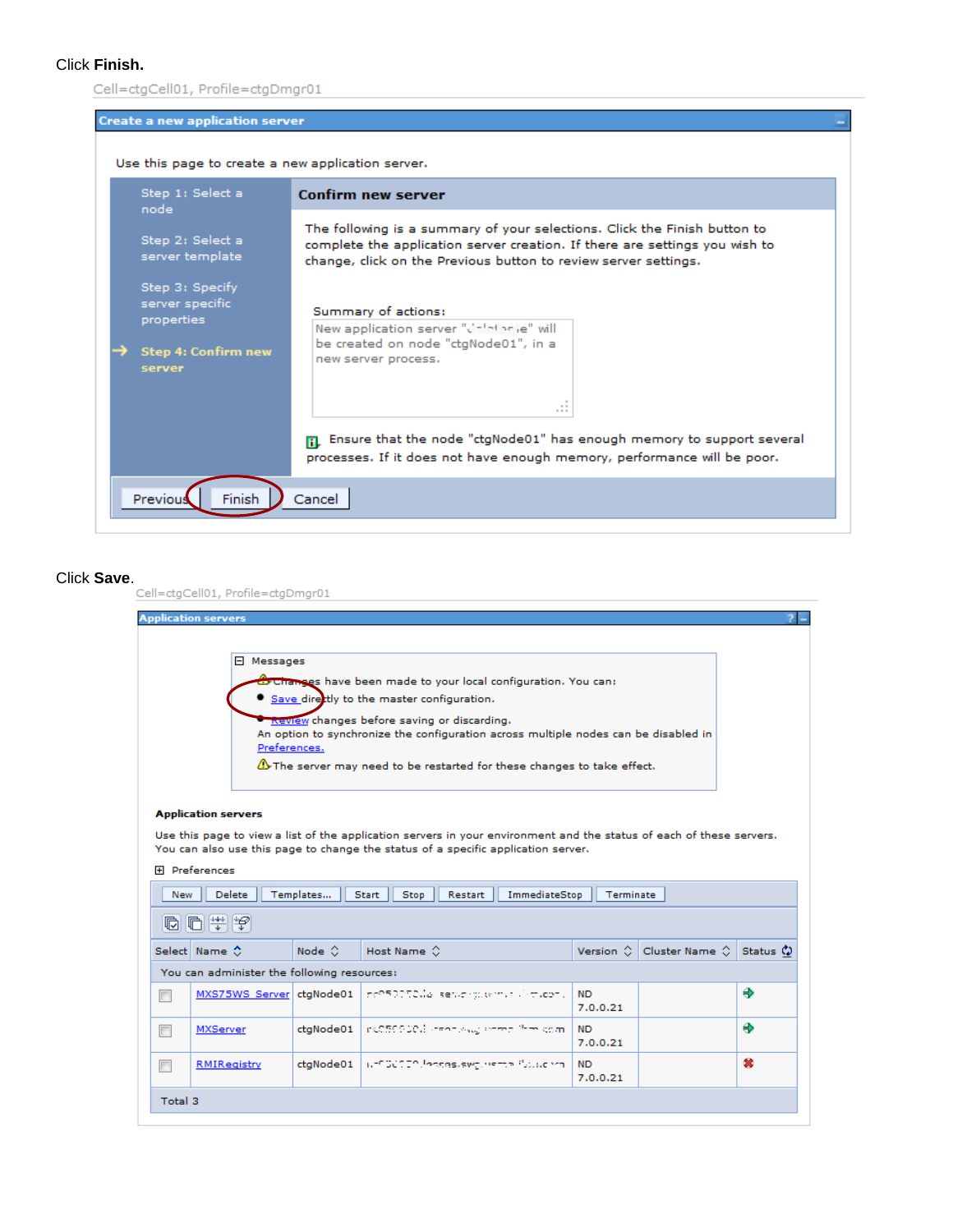Click OK.<br>Cell=ctgCell01, Profile=ctgDmgr01

| ADMS0200I: The configuration synchronization started for cell.                               |  |
|----------------------------------------------------------------------------------------------|--|
| El-ADMS0202I: Automatic synchronization mode is disabled for node: ctgNode01.                |  |
| Lil-ADMS0201l: The configuration synchronization started for node: ctgNode01.                |  |
| Lil-ADMS0205I: The configuration synchronization completed successfully for node: ctgNode01. |  |
| Lil-ADMS0203I: The automatic synchronization mode is enabled for node: ctgNode01.            |  |
| ADMS0208I: The configuration synchronization complete for cell.                              |  |

On the left side of the console, expand **Applications**. Expand **Application Types**. Click **WebSphere enterprise applications**. Click on the **Install** button.

| Integrated Solutions Console Welcome wasadmin                               |                          |                                                                                                             | Help   Logout                                                           |
|-----------------------------------------------------------------------------|--------------------------|-------------------------------------------------------------------------------------------------------------|-------------------------------------------------------------------------|
| View: All tasks<br>۰.                                                       |                          | Cell=ctgCell01, Profile=ctgDmgr01                                                                           |                                                                         |
| ■ Welcome                                                                   |                          | <b>Enterprise Applications</b>                                                                              | H                                                                       |
| 田 Guided Activities                                                         |                          |                                                                                                             |                                                                         |
| 日 Servers                                                                   |                          | <b>Enterprise Applications</b>                                                                              |                                                                         |
| New server                                                                  |                          | Use this page to manage installed applications. A single application can be deployed onto multiple servers. |                                                                         |
| 日 Server Types                                                              |                          | <b>田</b> Preferences                                                                                        |                                                                         |
| WebSphere application servers<br>WebSphere proxy servers<br>Generic servers |                          | Install<br>Uninstall<br>Update<br><b>Rollout Update</b><br>Start<br>Stop<br>同日半夕                            | <b>Export File</b><br><b>Remove File</b><br>Export<br><b>Export DDL</b> |
| Version 5 JMS servers<br>WebSphere MQ servers<br>Web servers                |                          | Select Name C                                                                                               | Application Status (2)                                                  |
| 田 Clusters                                                                  |                          | You can administer the following resources:                                                                 |                                                                         |
| 田 DataPower                                                                 | $\Box$                   | MAXIMO                                                                                                      | œ                                                                       |
| 田 Core Groups                                                               | $\Box$                   | <b>MXIEHS</b>                                                                                               | œ                                                                       |
| 日 Applications                                                              | $\overline{\phantom{a}}$ | MXS75WS-MAXIMO                                                                                              | œ                                                                       |
| New Application<br>日 Application Types                                      | П                        | MXS75WS-MXIEHS                                                                                              | œ                                                                       |
| WebSphere enterprise applications<br>Business-level applications            |                          | Total 4                                                                                                     |                                                                         |
| Assets                                                                      |                          |                                                                                                             |                                                                         |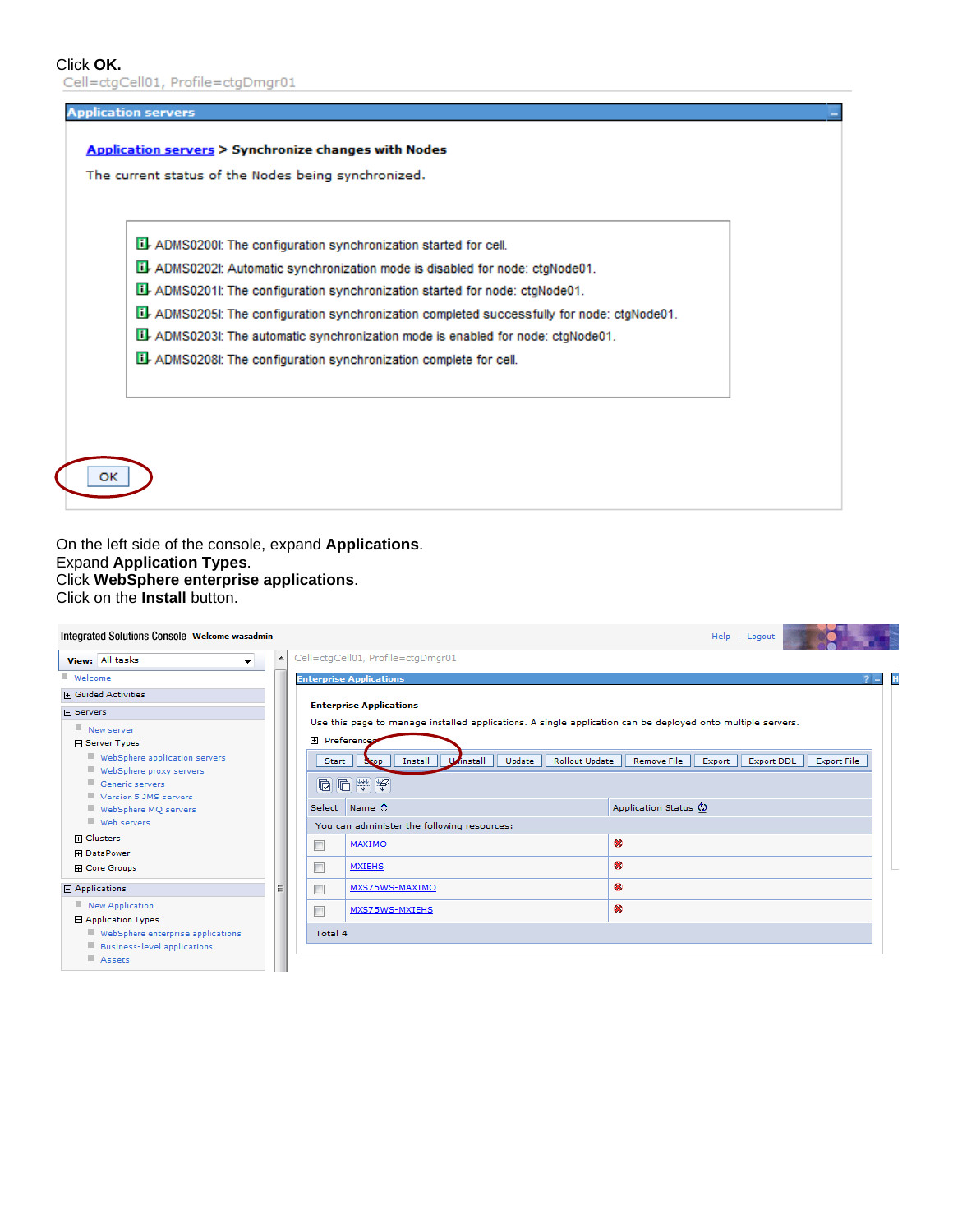Click the **Browse** button and find the <**maximo\_home>/deployment/default/rmireg.war** file Click **Next**

| View: All tasks<br>▼               | <b>Enterprise Applications</b>                                  |       |
|------------------------------------|-----------------------------------------------------------------|-------|
| Welcome                            | Preparing for the application installation                      |       |
| <b>H</b> Guided Activities         |                                                                 | $2 -$ |
| 日 Servers                          | Specify the EAR, WAR, JAR, or SAR module to upload and install. |       |
| New server                         | Path to the new application                                     |       |
| □ Server Types                     |                                                                 |       |
| WebSphere application servers      | $\bullet$<br>Local file system                                  |       |
| WebSphere proxy servers            | Fair path                                                       |       |
| Generic servers                    | C:\ibm\SMP\maximo\deploym   Browse                              |       |
| Version 5 JMS servers              |                                                                 |       |
| WebSphere MQ servers               | Remote file system                                              |       |
| Web servers                        | Full path                                                       |       |
| <b>H</b> Clusters                  | Browse                                                          |       |
| <b>H</b> DataPower                 |                                                                 |       |
| 田 Core Groups                      |                                                                 |       |
|                                    | Cancel<br>Next                                                  |       |
| $\Box$ Applications                | Ξ                                                               |       |
| New Application                    |                                                                 |       |
| 日 Application Types                |                                                                 |       |
| WebSphere enterprise applications  |                                                                 |       |
| <b>Business-level applications</b> |                                                                 |       |
| Assets                             |                                                                 |       |
|                                    |                                                                 |       |

Under **How do you want to install the application?** Select **Detailed.** Expand **Choose to generate default bindings and mappings**. Select the check box next to **Generate Default Bindings** Click **Next**

| <b>Enterprise Applications</b>                                        | Close page |
|-----------------------------------------------------------------------|------------|
| Preparing for the application installation                            | $2 -$      |
| How do you want to install the application?                           |            |
| Fast Path - Prompt only when additional information is required.<br>O |            |
| Detailed - Show all installation options and parameters.              |            |
|                                                                       |            |
| Choose to generate default bindings and mappings<br>8                 |            |
| Generate Default Bindings                                             |            |
| $\Box$<br>Override existing bindings                                  |            |
| Specific bindings file<br>Browse                                      |            |
| Use default virtual host name for Web and SIP modules:                |            |
| Host name<br>default_host                                             |            |
| Previous<br>Next<br>Cancel                                            |            |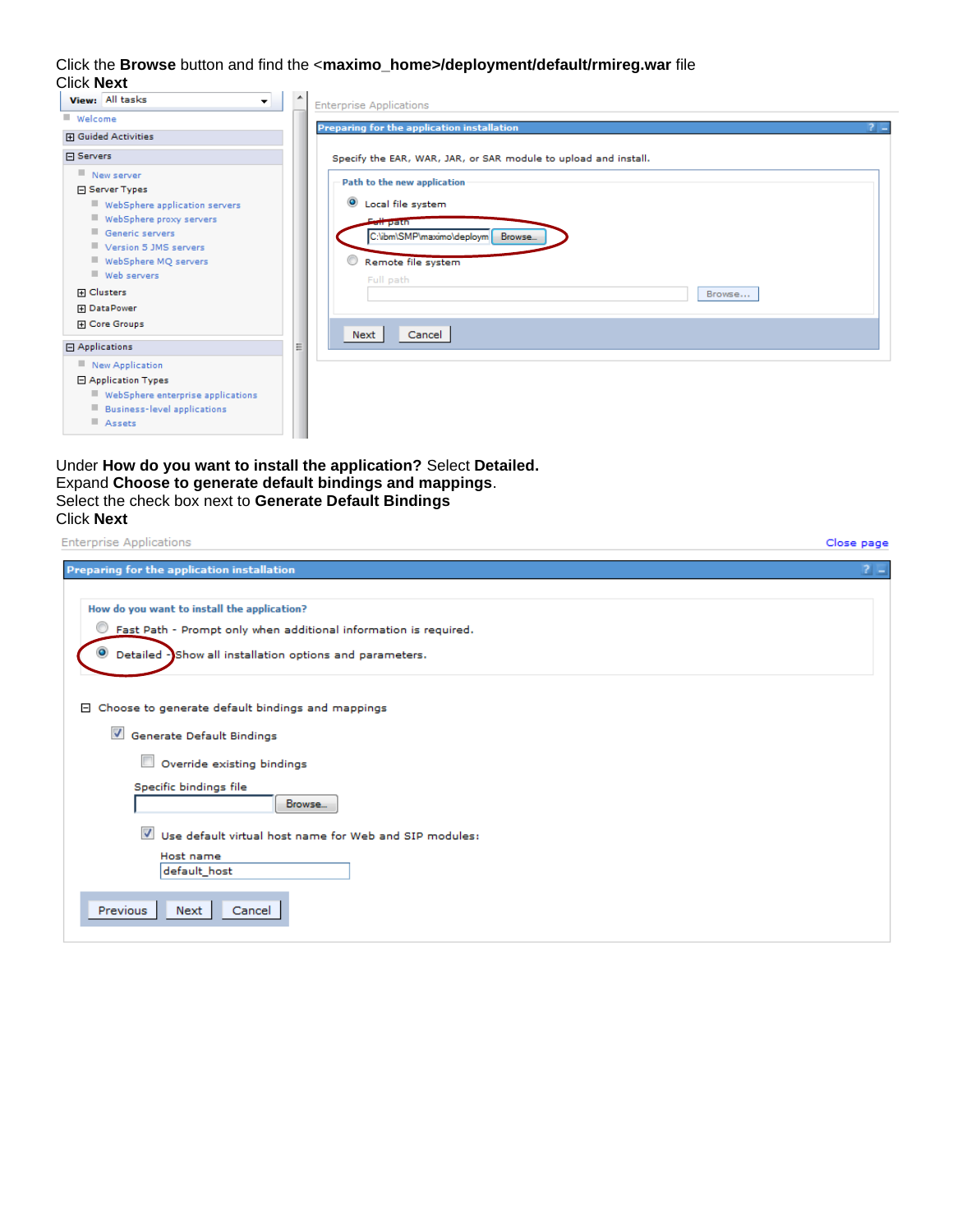#### Click **Continue.**

**Enterprise Applications** 

#### **Application Security Warnings**

Specifies the resulting security warnings from an analysis of this application.

#### The contents of the was.policy file -

// // Template policy file for enterprise application. // Extra permissions can be added if required by the enterprise application. // // NOTE: Syntax errors in the policy files will cause the enterprise application FAIL to start. // Extreme care should be taken when editing these policy files. It is advised to use // the policytool provided by the JDK for editing the policy files // (WAS\_HOME/java/jre/bin/policytool). // grant codeBase "file:\${application}" { }; grant codeBase "file:\${jars}" { }; grant codeBase "file:\${connectorComponent}" { }; grant codeBase "file:\${webComponent}" { }; grant codeBase "file:\${ejbComponent}" { }; Continue Cancel

Leave the default **rmireg\_war Application name** Click "**Next**"

In **Step 2, s**elect the **RMIRegistry** server Select the check box next to the **RMI Registry Application** Click the "**Apply**" button Confirm that the **RMI Registry Application** is mapped to the **RMIRegistry** Click "**Next**"

#### Cell=ctgCell01, Profile=ctgDmgr01

| <b>Install New Application</b>                                                   |                                                                                                                                                                                                                                                                                                                                                                                                                                                                                                                        |
|----------------------------------------------------------------------------------|------------------------------------------------------------------------------------------------------------------------------------------------------------------------------------------------------------------------------------------------------------------------------------------------------------------------------------------------------------------------------------------------------------------------------------------------------------------------------------------------------------------------|
|                                                                                  | Specify options for installing enterprise applications and modules.                                                                                                                                                                                                                                                                                                                                                                                                                                                    |
| Step 1 Select<br>installation options                                            | Map modules to servers                                                                                                                                                                                                                                                                                                                                                                                                                                                                                                 |
| Step 2: Map<br>modules to servers<br>Step 3 Provide JSP<br>reloading options for | Specify targets such as application servers or clusters of application servers where you want to install<br>the modules that are contained in your application. Modules can be installed on the same application<br>server or dispersed among several application servers. Also, specify the Web servers as targets that<br>serve as routers for requests to this application. The plug-in configuration file (plugin-cfg.xml) for<br>each Web server is generated, based on the applications that are routed through. |
| Web modules<br>Step 4 Map shared<br>libraries                                    | Clusters and servers:<br>WebSphere:cell=ctgCell01,node=ctgNode01,server=MXServer<br>WebSphere:cell=ctgCell01,node=ctgNode01,server=webserver1<br>WebSphere:cell=ctgCell01,node=ctgNode01,server=MXS75WS_Server<br>WebSphere:cell=ctqCell01,node=ctqNode01,server=RMIRegistry<br>Apply                                                                                                                                                                                                                                  |
| Step 5 Map shared<br>library relationships                                       | $\overline{\mathbb{G}}$<br>$\blacksquare$                                                                                                                                                                                                                                                                                                                                                                                                                                                                              |
| Step 6 Map virtual                                                               | Select Module<br>URI<br>Server                                                                                                                                                                                                                                                                                                                                                                                                                                                                                         |
| hosts for Web<br><i>modules</i><br>Step 7 Map context                            | WebSphere:cell=ctaCell01,node=ctaNode01,server=RMIRegistry<br>RMI<br>rmireg.war, WEB-<br><b>Registry</b><br>√<br>INF/web.xml<br>Application                                                                                                                                                                                                                                                                                                                                                                            |
| roots for Web<br>modules                                                         |                                                                                                                                                                                                                                                                                                                                                                                                                                                                                                                        |
| Step 8 Summary<br>Previous<br>Next                                               | Cancel                                                                                                                                                                                                                                                                                                                                                                                                                                                                                                                 |

Clc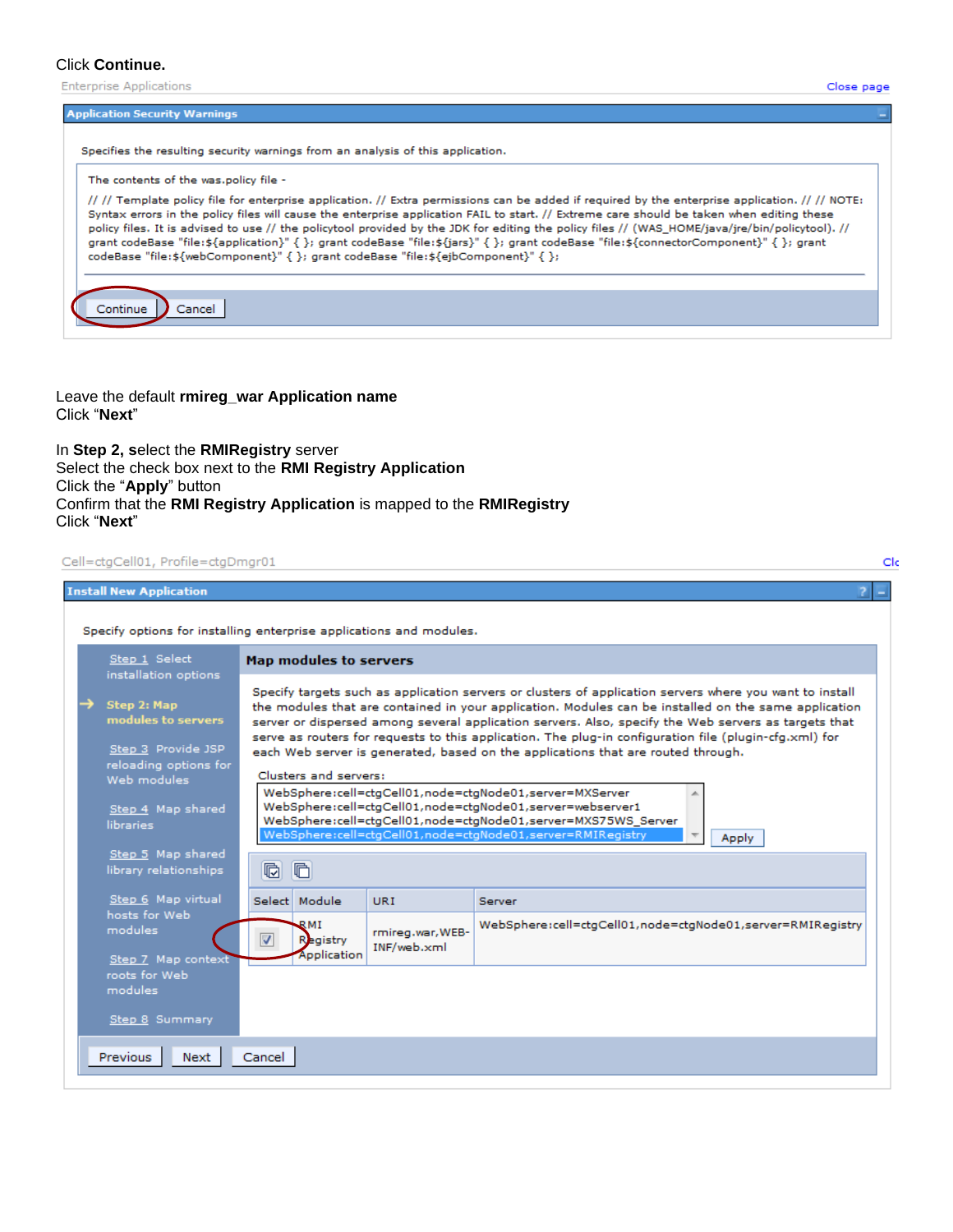|                                                                     | <b>Install New Application</b>                         |                           |                                                                                                                                                                                                             |                                |  |  |  |  |
|---------------------------------------------------------------------|--------------------------------------------------------|---------------------------|-------------------------------------------------------------------------------------------------------------------------------------------------------------------------------------------------------------|--------------------------------|--|--|--|--|
| Specify options for installing enterprise applications and modules. |                                                        |                           |                                                                                                                                                                                                             |                                |  |  |  |  |
|                                                                     | Step 1 Select<br>installation options                  |                           | Map virtual hosts for Web modules                                                                                                                                                                           |                                |  |  |  |  |
|                                                                     | Step 2 Map<br>modules to servers                       |                           | Specify the virtual host where you want to install the Web modules that are<br>contained in your application. You can install Web modules on the same<br>virtual host or disperse them among several hosts. |                                |  |  |  |  |
|                                                                     | Step 3 Provide JSP                                     | 田 Apply Multiple Mappings |                                                                                                                                                                                                             |                                |  |  |  |  |
|                                                                     | reloading options for<br>Web modules                   | <b>r</b>                  | $\blacksquare$                                                                                                                                                                                              |                                |  |  |  |  |
|                                                                     | Step 4 Map shared                                      |                           | Select   Web module                                                                                                                                                                                         | Virtual host                   |  |  |  |  |
|                                                                     | libraries                                              | $\Box$                    | RMI Registry Application                                                                                                                                                                                    | default_host<br>$\blacksquare$ |  |  |  |  |
|                                                                     | Step 5 Map shared<br>library relationships             |                           |                                                                                                                                                                                                             |                                |  |  |  |  |
|                                                                     | <b>Step 6: Map virtual</b><br>hosts for Web<br>modules |                           |                                                                                                                                                                                                             |                                |  |  |  |  |
|                                                                     | Step 7 Map context<br>roots for Web<br>modules         |                           |                                                                                                                                                                                                             |                                |  |  |  |  |
|                                                                     | Step 8 Summary                                         |                           |                                                                                                                                                                                                             |                                |  |  |  |  |
|                                                                     | Previous<br>Next                                       | Cancel                    |                                                                                                                                                                                                             |                                |  |  |  |  |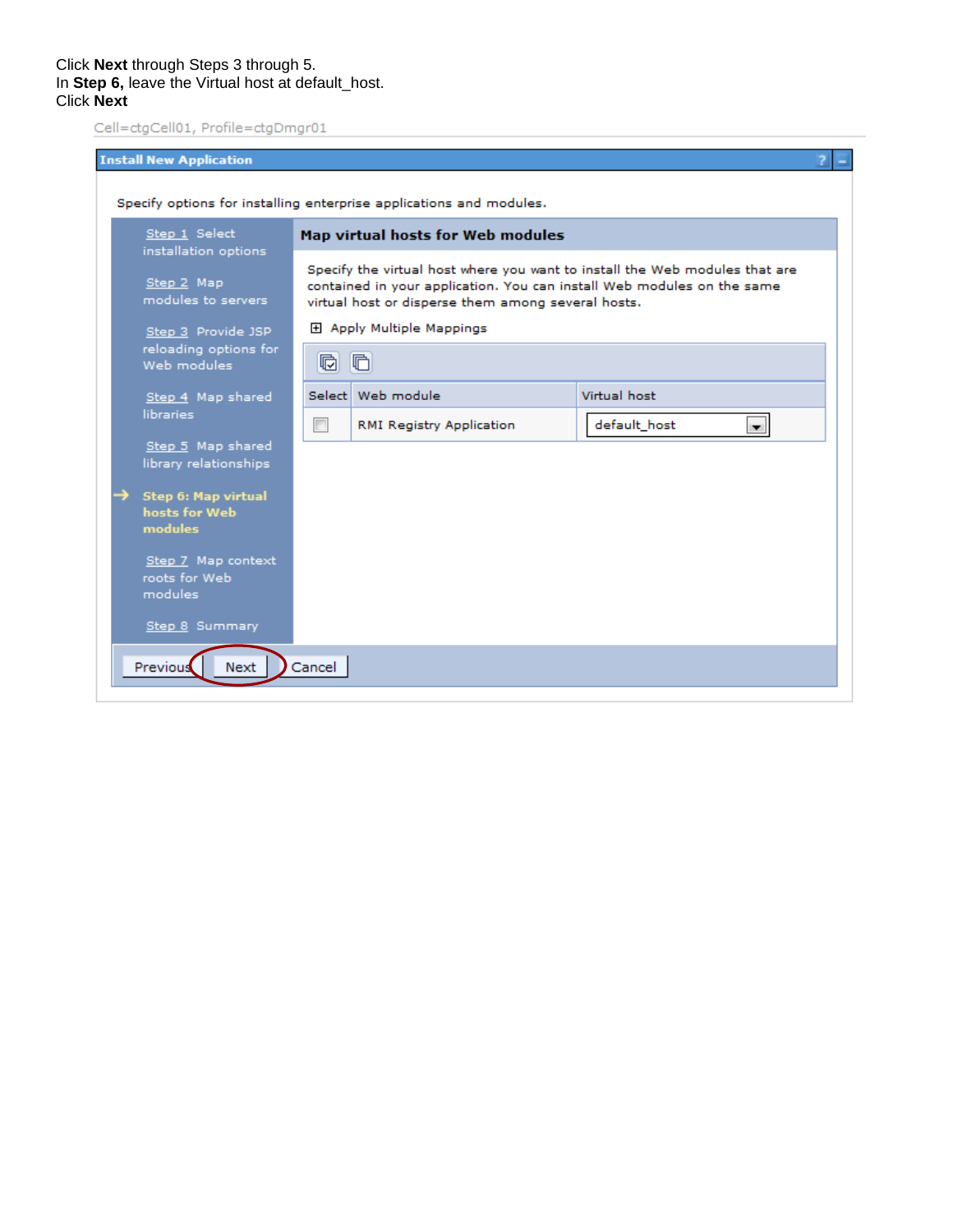# In **Step 7,** in Context Root, remove the forward slash (/) for **Context Root** and enter **RMI. Click Next.**

| <b>Install New Application</b>                                      |                                   |                                 | 2<br>E                                                           |  |  |  |
|---------------------------------------------------------------------|-----------------------------------|---------------------------------|------------------------------------------------------------------|--|--|--|
| Specify options for installing enterprise applications and modules. |                                   |                                 |                                                                  |  |  |  |
| Step 1 Select<br>installation options                               | Map context roots for Web modules |                                 |                                                                  |  |  |  |
|                                                                     |                                   |                                 | Context root defined in the deployment descriptor can be edited. |  |  |  |
| Step 2 Map<br>modules to servers                                    | Web module                        | <b>URI</b>                      | Context Root                                                     |  |  |  |
| Step 3 Provide JSP<br>reloading options for                         | RMI Registry<br>Application       | rmireg.war, WEB-<br>INF/web.xml | RMI                                                              |  |  |  |
| Web modules                                                         |                                   |                                 |                                                                  |  |  |  |
| Step 4 Map shared<br>libraries                                      |                                   |                                 |                                                                  |  |  |  |
| Step 5 Map shared<br>library relationships                          |                                   |                                 |                                                                  |  |  |  |
| Step 6 Map virtual<br>hosts for Web<br>modules                      |                                   |                                 |                                                                  |  |  |  |
| <b>Step 7: Map context</b><br>roots for Web<br>modules              |                                   |                                 |                                                                  |  |  |  |
| Step 8 Summary                                                      |                                   |                                 |                                                                  |  |  |  |
| Previous<br>Next                                                    | Cancel                            |                                 |                                                                  |  |  |  |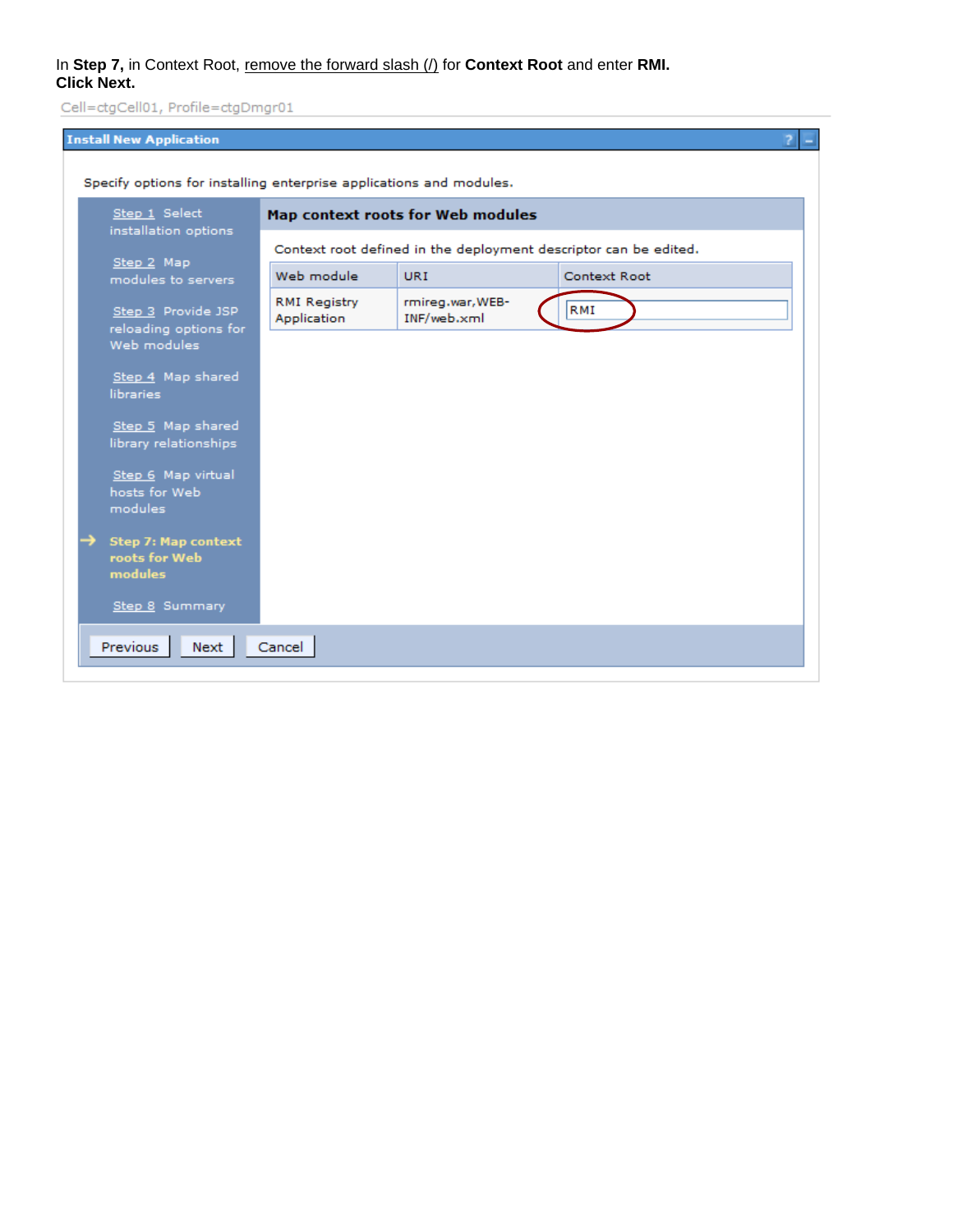Note the warning at the bottom. RMIRegistry is a stand-alone web application, and is not mapped to any Web server. Click **Finish**

> $\overline{z}$ ш

Cell=ctgCell01, Profile=ctgDmgr01

# **Install New Application**

| Specify options for installing enterprise applications and modules. |                                                                                                                                                                                                                                   |                                                                    |  |  |  |  |
|---------------------------------------------------------------------|-----------------------------------------------------------------------------------------------------------------------------------------------------------------------------------------------------------------------------------|--------------------------------------------------------------------|--|--|--|--|
| Step 1 Select<br>installation options                               | <b>Summary</b>                                                                                                                                                                                                                    |                                                                    |  |  |  |  |
|                                                                     | Summary of installation options                                                                                                                                                                                                   |                                                                    |  |  |  |  |
| Step 2 Map<br>modules to servers                                    | Options                                                                                                                                                                                                                           | <b>Values</b>                                                      |  |  |  |  |
| Step 3 Provide JSP                                                  | Precompile JavaServer Pages files                                                                                                                                                                                                 | <b>No</b>                                                          |  |  |  |  |
| reloading options for                                               | Directory to install application                                                                                                                                                                                                  |                                                                    |  |  |  |  |
| Web modules                                                         | Distribute application                                                                                                                                                                                                            | Yes                                                                |  |  |  |  |
| Step 4 Map shared                                                   | <b>Use Binary Configuration</b>                                                                                                                                                                                                   | <b>No</b>                                                          |  |  |  |  |
| libraries                                                           | Deploy enterprise beans                                                                                                                                                                                                           | No.                                                                |  |  |  |  |
| Step 5 Map shared                                                   | Application name                                                                                                                                                                                                                  | rmireg_war                                                         |  |  |  |  |
| library relationships                                               | <b>Create MBeans for resources</b>                                                                                                                                                                                                | Yes                                                                |  |  |  |  |
| Step 6 Map virtual<br>hosts for Web<br>modules                      | Override class reloading settings for Web<br>and EJB modules.                                                                                                                                                                     | No                                                                 |  |  |  |  |
| Step 7 Map context<br>roots for Web<br><i>modules</i>               | Reload interval in seconds                                                                                                                                                                                                        |                                                                    |  |  |  |  |
|                                                                     | Deploy Web services                                                                                                                                                                                                               | No                                                                 |  |  |  |  |
|                                                                     | Validate Input off/warn/fail                                                                                                                                                                                                      | warn                                                               |  |  |  |  |
| <b>Step 8: Summary</b>                                              | Process embedded configuration                                                                                                                                                                                                    | No.                                                                |  |  |  |  |
|                                                                     | <b>File Permission</b>                                                                                                                                                                                                            | .*\.dll=755#.*\.so=755#.*<br>$\lambda$ .a=755#.* $\lambda$ .sl=755 |  |  |  |  |
|                                                                     | <b>Application Build ID</b>                                                                                                                                                                                                       | Unknown                                                            |  |  |  |  |
|                                                                     | Allow dispatching includes to remote<br>resources                                                                                                                                                                                 | No.                                                                |  |  |  |  |
|                                                                     | Allow servicing includes from remote<br>resources                                                                                                                                                                                 | No.                                                                |  |  |  |  |
|                                                                     | Business level application name                                                                                                                                                                                                   |                                                                    |  |  |  |  |
|                                                                     | Asynchronous Request Dispatch Type                                                                                                                                                                                                | <b>Disabled</b>                                                    |  |  |  |  |
|                                                                     | Allow EJB reference targets to resolve<br>automatically                                                                                                                                                                           | No.                                                                |  |  |  |  |
|                                                                     | Cell/Node/Server                                                                                                                                                                                                                  | Click here                                                         |  |  |  |  |
|                                                                     | A No application modules were mapped to Web servers. The plug-in<br>configuration file (plugin-cfg.xml) for each Web server is generated based on<br>the application modules which are mapped to it, therefore no Web server will |                                                                    |  |  |  |  |
|                                                                     | route requests to this application. To change this option, select the Map<br>modules to servers step.                                                                                                                             |                                                                    |  |  |  |  |
| <b>Previous</b><br>Finish                                           | Cancel                                                                                                                                                                                                                            |                                                                    |  |  |  |  |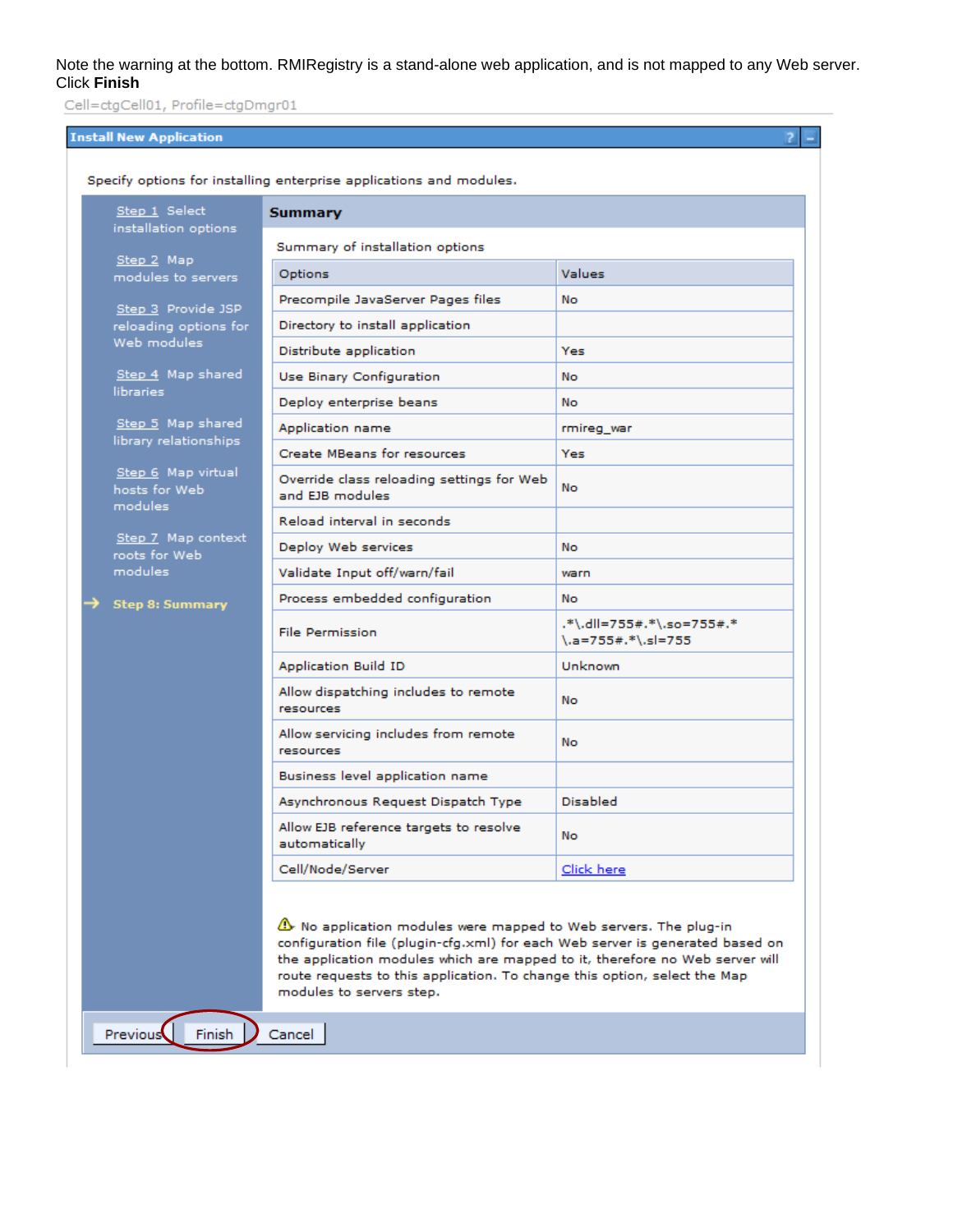Click **Save to Master Configuration.**

- Save directly to the master configuration.
- Review changes before saving or discarding.

Click OK.<br>Cell=ctgCell01, Profile=ctgDmgr01

| El-ADMS0202I: Automatic synchronization mode is disabled for node: ctgNode01.                |  |
|----------------------------------------------------------------------------------------------|--|
| Lil-ADMS0201I: The configuration synchronization started for node: ctgNode01.                |  |
| Lil-ADMS0205I: The configuration synchronization completed successfully for node: ctgNode01. |  |
| LL ADMS0203I: The automatic synchronization mode is enabled for node: ctgNode01.             |  |
| ADMS0208I: The configuration synchronization complete for cell.                              |  |

# Select the **rmireg\_war** application.

| Integrated Solutions Console Welcome wasadmin                                                              |                  |                                                                                                                                     | Help   Logout                                                    |
|------------------------------------------------------------------------------------------------------------|------------------|-------------------------------------------------------------------------------------------------------------------------------------|------------------------------------------------------------------|
| View: All tasks<br>▼                                                                                       |                  | Cell=ctgCell01, Profile=ctgDmgr01<br><b>Enterprise Applications</b>                                                                 |                                                                  |
| Welcome<br><b>田</b> Guided Activities                                                                      |                  | <b>Enterprise Applications</b>                                                                                                      |                                                                  |
| 日 Servers<br>New server<br>日 Server Types                                                                  |                  | Use this page to manage installed applications. A single application can be deployed onto multiple servers.<br><b>田</b> Preferences |                                                                  |
| WebSphere application servers<br>WebSphere proxy servers<br>Generic servers                                | Start            | Install<br>Uninstall<br>Update<br><b>Rollout Update</b><br>Stop<br>同日半夕                                                             | Remove File<br><b>Export File</b><br>Export<br><b>Export DDL</b> |
| Version 5 JMS servers<br>WebSphere MQ servers<br>Web servers                                               |                  | Select Name C<br>You can administer the following resources:                                                                        | Application Status (2)                                           |
| 田 Clusters<br>田 DataPower<br><b>H</b> Core Groups                                                          | $\Box$<br>$\Box$ | MAXIMO<br><b>MXIEHS</b>                                                                                                             | œ<br>œ                                                           |
| □ Applications                                                                                             | $\Box$           | MXS75WS-MAXIMO                                                                                                                      | $\bullet$                                                        |
| New Application<br>日 Application Types<br>WebSphere enterprise applications<br>Business-level applications | $\Box$           | MXS75WS-MXIEHS<br>rmireg war                                                                                                        | œ<br>$\bullet$                                                   |
| Assets<br><b>田 Services</b>                                                                                | Total            |                                                                                                                                     |                                                                  |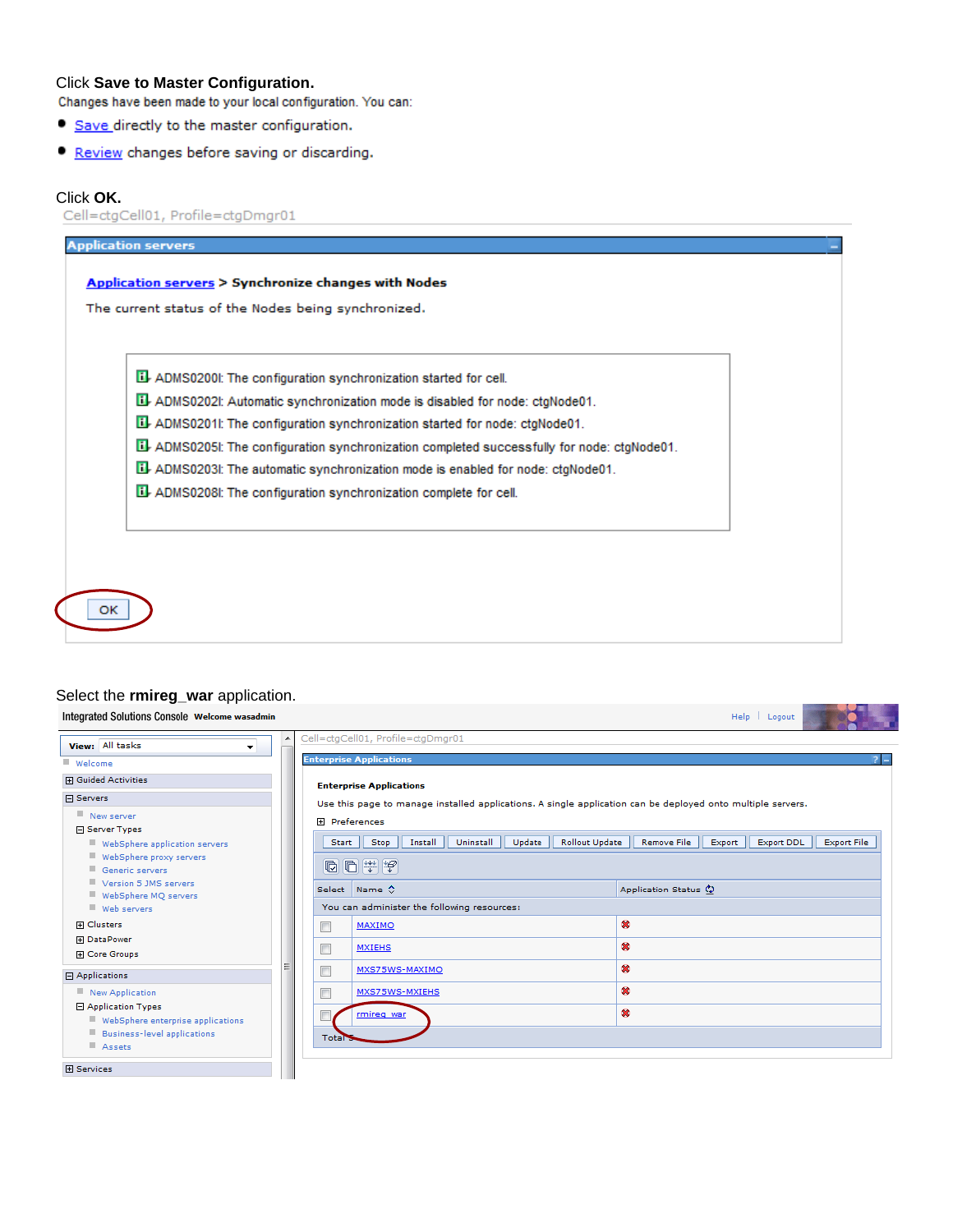# Under **Detail Properties,** click on **Startup Behavior**

| Configuration                              |                                                                   |  |  |
|--------------------------------------------|-------------------------------------------------------------------|--|--|
| <b>General Properties</b>                  | <b>Modules</b>                                                    |  |  |
| * Name<br>rmireg war                       | ٠<br><b>Manage Modules</b>                                        |  |  |
| Application reference validation           | <b>Web Module Properties</b>                                      |  |  |
|                                            | <b>Session management</b>                                         |  |  |
| Issue warnings<br>$\overline{\phantom{a}}$ |                                                                   |  |  |
| <b>Detail Properties</b>                   | <b>Context Root For Web Modules</b><br><b>JSP and JSF options</b> |  |  |

### Set the **Starting weight** to **1** Click **Apply** Setting this option will cause the **rmireg\_war** application to start first.

|                           | applications and the server.                       |
|---------------------------|----------------------------------------------------|
| Configuration             |                                                    |
|                           |                                                    |
| <b>General Properties</b> |                                                    |
| Startup order             |                                                    |
|                           |                                                    |
|                           |                                                    |
|                           | Launch application before server completes startup |
| $\overline{\mathcal{A}}$  | Create MBeans for resources                        |
| Apply                     | <b>OK</b><br>Reset<br>Cancel                       |